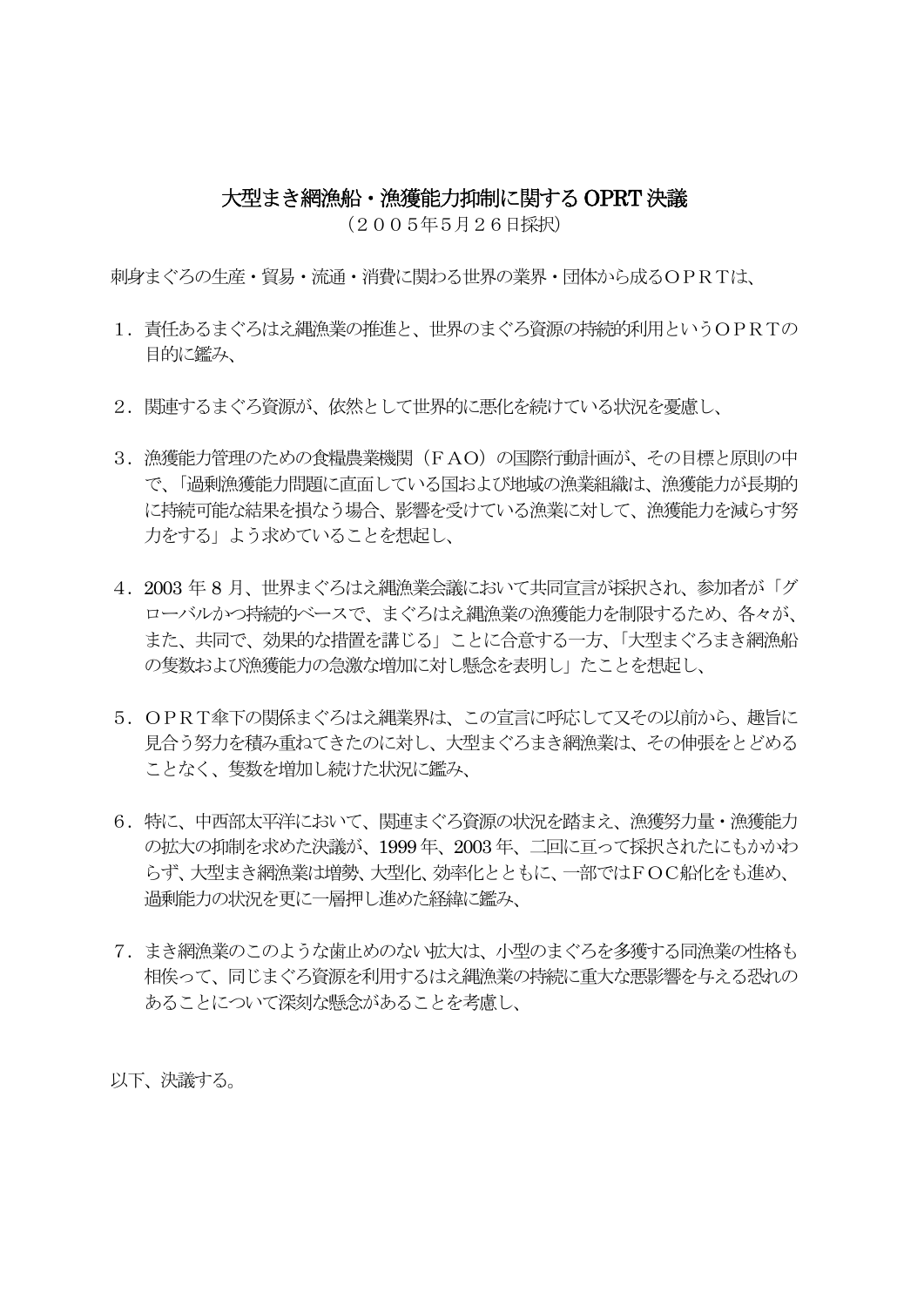- 1. FAO、関連地域まぐろ漁業管理機関、関連漁業当局、関連まぐろまき網漁業界に対し て、グローバルかつ持続的ベースで大型まぐろまき網漁船の隻数および漁獲能力を管 理・制限する制度を可及的速やかに策定するよう要請する。
- 2. 特に、隻数が急激に増加し緊急を要する中西部太平洋においては、中西部太平洋まぐろ 機関が、大型まぐろまき網漁船の隻数削減を確保する措置を早急に講じることを要請す  $\mathcal{Z}_{\infty}$
- 3. 過剰なまき網漁獲能力の地域間の移転を防ぐため、各地域機関、漁業当局間の協力の推 進を要請する。
- 脚注)本決議は、まき網漁業に対する制限を実施する場合、その制限の範囲内において地域間の 格差および発展途上国の事情と利益が配慮されることを否定するものではない。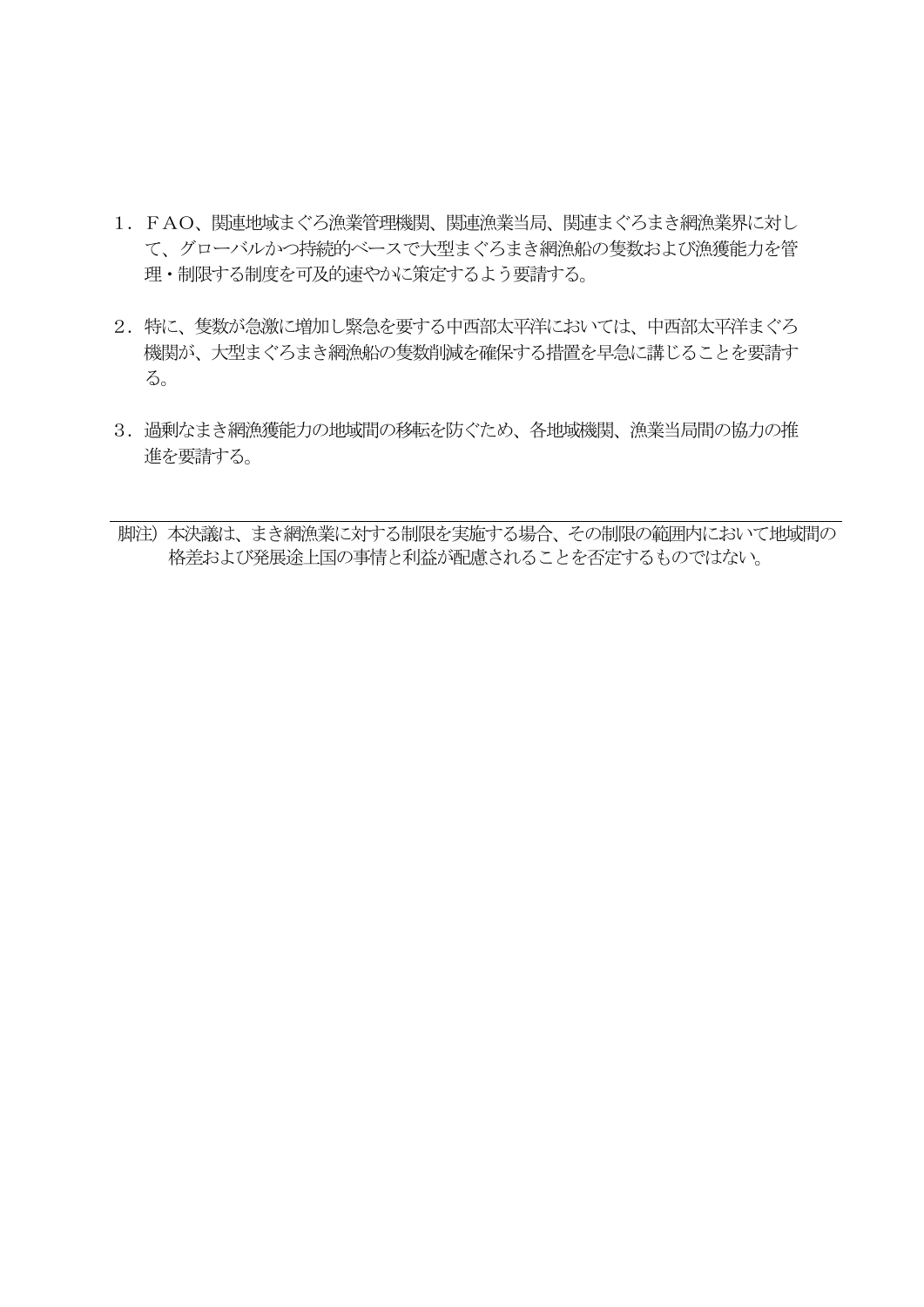## Resolution by OPRT for Restriction of Large Scale Tuna Purse Seine Fishing Capacity (adopted on May 26, 2005)

The OPRT with membership of organizations or enterprises engaged in production, trade, distribution and consumption of sashimi tunas throughout the world,

Noting that the objectives of the OPRT is to promote responsible tuna longline fisheries as well as sustainable use of the world tuna resources,

Being concerned that the related tuna resources have been over-exploited and declined on a global basis over the years,

Recognizing that the UN Food and Agriculture Organization(FAO) is in its objective and principles of the "International Plan of Action for the Management of Fishing Capacity" calling for States and regional fisheries organizations confronted with an over- capacity problem, where capacity is undermining achievement of long-term sustainability outcomes, should endeavor ……to limit at present level and progressively reduce the fishing capacity applied to affected fisheries,

Recalling that the World Tuna Longline Fishery Conference held in August, 2003 in Tokyo adopted the Joint Declaration and the participants in that declaration agree to take effective measures respectively and jointly to restrict tuna longline fishing capacity on a global and sustainable basis and at the same time, to express concern over the rapidly increasing number and capacity of large-scale tuna purse seine fishing vessels,

Recognizing that related tuna longline fishing industries under the OPRT have been in response to this call of the conference or substantially before this call striving to address the issue of an over-capacity problem by undertaking various scheme such as fleet reduction scheme or positive listing scheme while large-scale tuna purse seine fisheries have been continuing to increase number and capacity of their vessels,

Taking into account that large-scale tuna purse seine fishing industries particularly in the Central and Western Pacific have been further accelerating an over-capacity of their fleet not only by increasing the number, size and efficiency of the vessels but also by promoting operation under the flag of convenience despite the two resolutions adopted in the region both in 1999 and 2003 calling for a restriction of fishing efforts as well as fishing capacity over tunas from the concerns over their serious resource conditions,